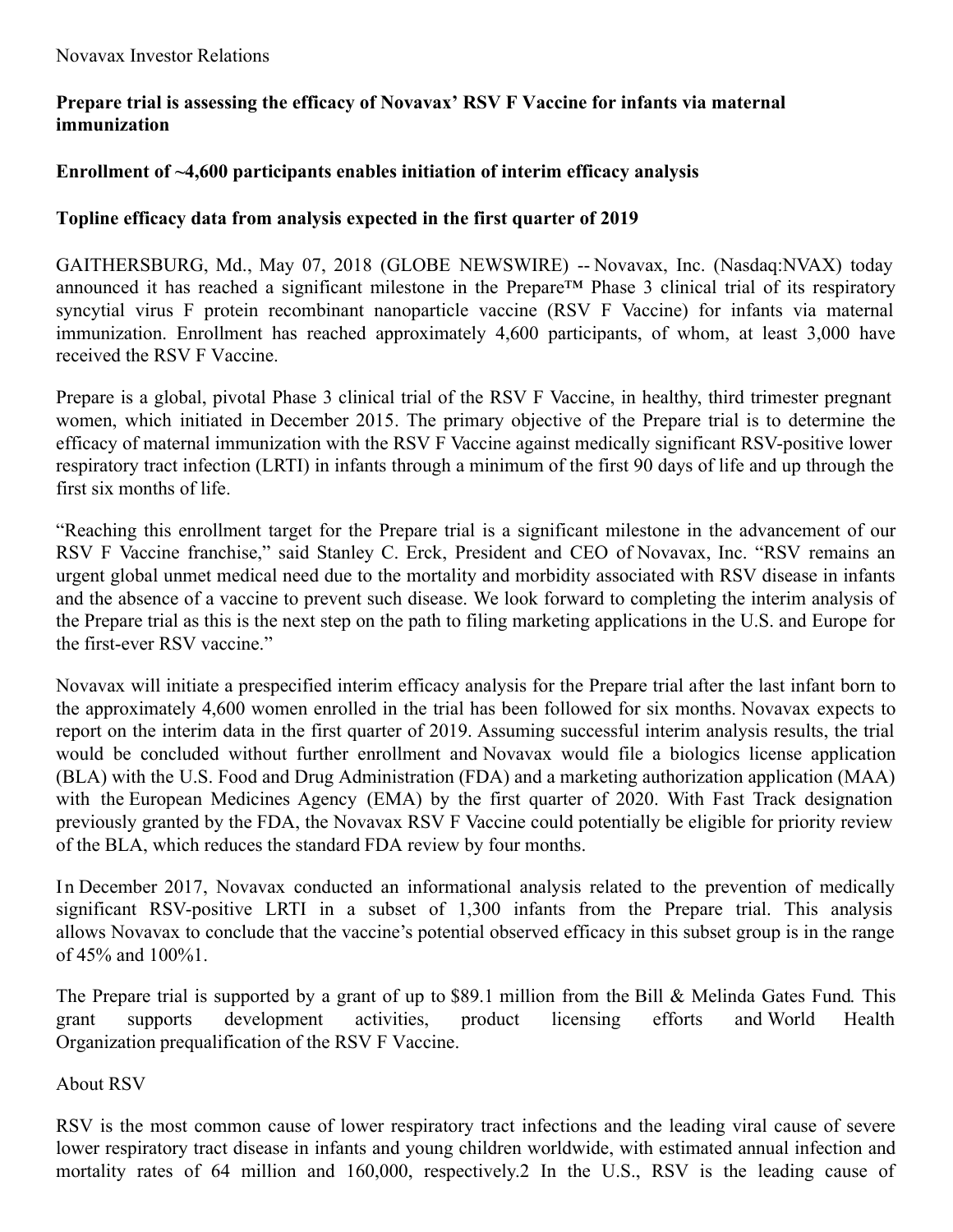hospitalization of infants.3 Despite the induction of post-infection immunity, repeat infection and lifelong susceptibility to RSV is common.4 Currently, there is no approved RSV vaccine available.

### About the FDA's Fast Track Drug Development Program

The Fast Track Drug Development Program was established under the FDA Modernization Act of 1997. A Fast Track designation is intended for products that treat serious or life-threatening diseases or conditions, and that demonstrate the potential to address unmet medical needs for such diseases or conditions. The program is intended to facilitate development and expedite review of drugs to treat serious and lifethreatening conditions so that an approved product can reach the market expeditiously. Specifically, Fast Track designation facilitates meetings to discuss all aspects of development to support licensure and it provides the opportunity to submit sections of a BLA on a rolling basis as data become available, which permits the FDA to review modules of the BLA as they are received instead of waiting for the entire BLA submission. In addition, priority review (6 month review versus standard 10 month review) is a potential benefit that may be available to Novavax' RSV F vaccine in the future.

#### About Novavax

Novavax, Inc. is a clinical-stage biotechnology company committed to delivering novel products to prevent infectious diseases. Its RSV and influenza nanoparticle vaccine candidates are Novavax' most advanced clinical programs and are at the forefront of Novavax' efforts to improve global health. For more information, please visit [www.novavax.com](https://www.globenewswire.com/Tracker?data=y8U5UEhNmxamrKu3W6d1RyVpRwrbHMOs4Iac6azZAzZA-7r8AmwxTkU1eoXotzgN5tEm0jH192ZtlwdxgBDhzw==).

#### Forward-Looking Statements

Statements herein relating to the future of Novavax and the ongoing development of its vaccine and adjuvant products are forward-looking statements. Novavax cautions that these forward looking statements are subject to numerous risks and uncertainties, which could cause actual results to differ materially from those expressed or implied by such statements. These risks and uncertainties include those identified under the heading "Risk Factors" in the Novavax Annual Report on Form 10-K for the year ended December 31, 2017 as filed with the Securities and Exchange Commission (SEC). We caution investors not to place considerable reliance on the forward-looking statements contained in this press release. You are encouraged to read our filings with the SEC, available at sec.gov, for a discussion of these and other risks and uncertainties. The forward-looking statements in this press release speak only as of the date of this document, and we undertake no obligation to update or revise any of the statements. Our business is subject to substantial risks and uncertainties, including those referenced above. Investors, potential investors, and others should give careful consideration to these risks and uncertainties.

#### Contact:

Investors Novavax Erika Trahan Senior Manager, Investor & Public Relations [ir@novavax.com](https://www.globenewswire.com/Tracker?data=s9aVhpsqWAPEdLTm6J5Q1TpziXtNCIDwY91L91aObfnAjQLaREU0551KUZQKMl_nnuezMrQ21-k8FeF627hYYg==) 240-268-2000

Westwicke Partners John Woolford [john.woolford@westwicke.com](https://www.globenewswire.com/Tracker?data=7tFbj_mkf28Ow3y8aDtM4O3w9hr5uDyFyYwDmIEGwSz0lkgDzFMlDAR_QTYYr-CibigXBK2tbqnq66mbxrDgdGnYiRYkpTTAi5_SUx8iaj_qwJ4VQPePu3Z8Suxcatqo) 443-213-0506